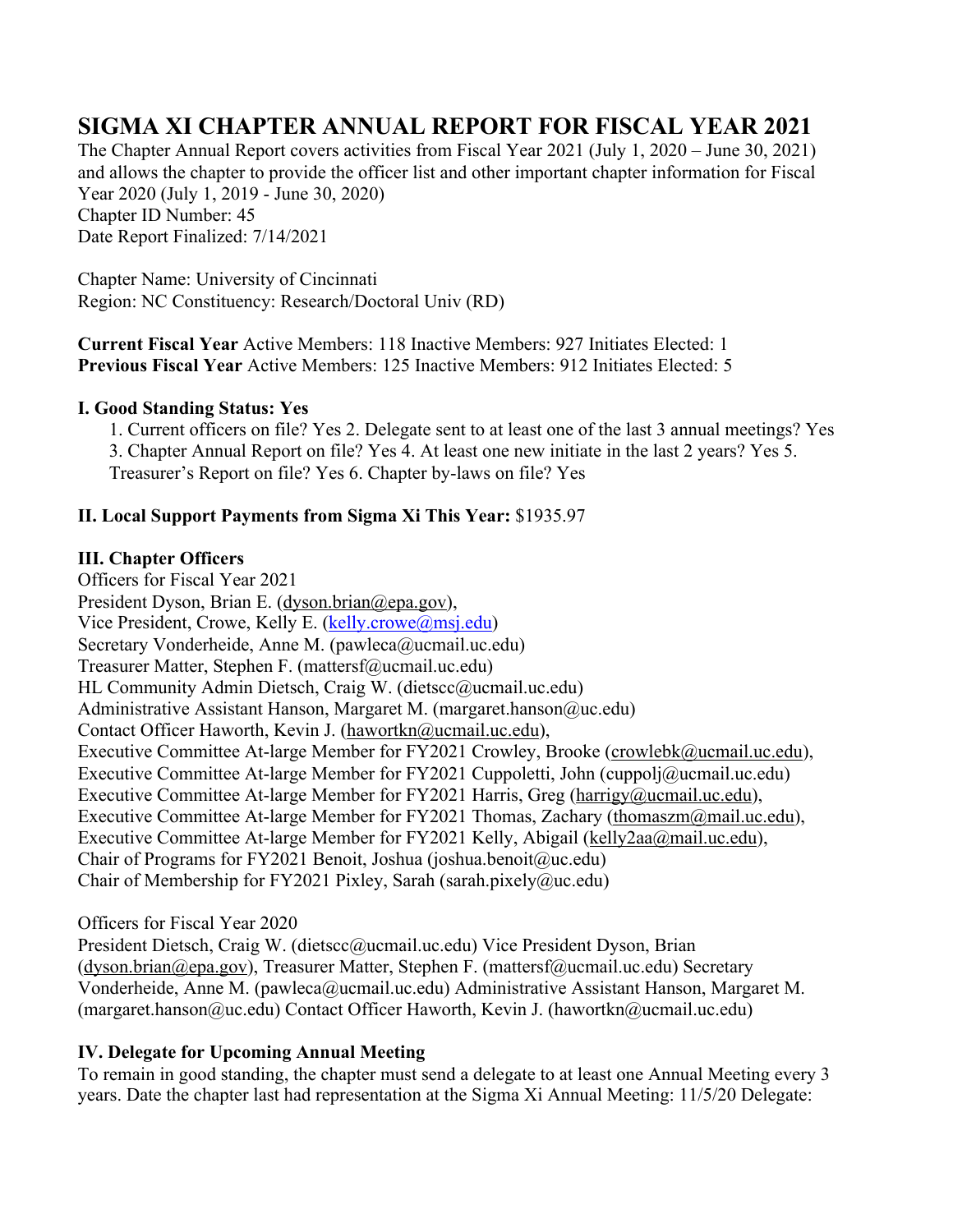Kelly Crowe

#### **V. Chapter Operations**

Identified new chapter leaders? Yes Developed a chapter leader succession plan? Yes Increased the number of members involved in or attending chapter activities? Yes Reached out to inactive chapter members? Yes Nominated new faculty, researchers or institutional leaders for Sigma Xi membership? Yes Sent a student to the Sigma Xi Annual Meeting and Student Research Conference? No Had a student involved in the Student Research Showcase? No Communicated with chapter members via the Sigma Xi online chapter community? Yes Communicated with chapter members via an electronic newsletter? No Chapter mentored another chapter? No Chapter worked with high school students? Yes

## **VI. Chapter Activities**

Would you like to self-nominate the chapter for a chapter award? Yes

Activity Type: Chapter Annual Meeting Name of Activity: UC Sigma Xi Fall Mixer *Activity Date*: 10/22/2020

*Activity Details*: The fall mixer was a virtual event due to the COVID-19 pandemic. It included a formal welcome by our chapter leadership, recognition of new members, and recognition of national GIAR Awardees. The central activity was introduction of, and presentations by, our Chapter's graduate awardees, who received our Chapter's GIAR awards the previous spring. The following graduate students presented: Megan Corcoran, Graduate Student, Geology, Christopher Holmes, Graduate Student, Biological Sciences, Zheng Yuan, Graduate Student, Chemical Engineering. The event concluded with mixer social time.

*Activity Was*: 100% sponsored by chapter Activity Participation: 32

*Activity Participation Percentage*: 75

*Activity Years Occuring: Continuing Activity Chapter Health*: Yes.

This event is one of the regular activities that brings our members together and also serves as a membership recruitment event.

Activity Share Details: Yes

Activity Target Audience: Undergraduates, Graduates, Professionals, Members Activity Modified

Activity Type: Chapter Networking Event Name of Activity: UC Sigma Xi Spring Mixer *Activity Date*: 3/18/2021

*Activity Details*: This event was conducted virtually due to the COVID-19 pandemic. After a formal welcome from chapter leadership, we acknowledged our 2021 GIAR winners (who will give presentations on their research at the 2021 Fall Mixer). We also had a lecture from our 2020 Young Investigator Awardee, Kevin Haworth

*Activity Was*: 100% sponsored by chapter Activity Participation: 26

*Activity Participation Percentage*: 75

*Activity Years Occuring*: Continuing Activity